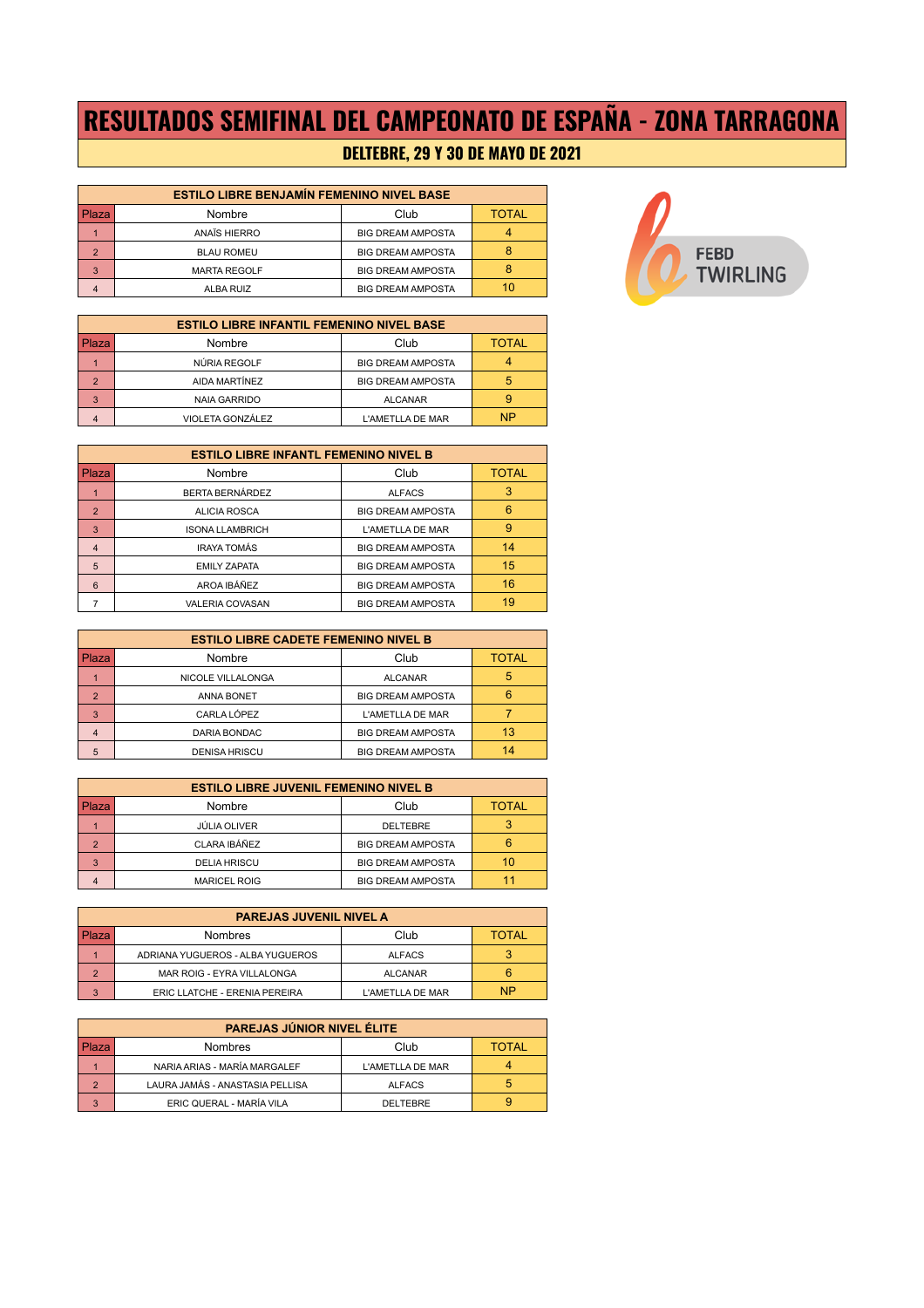| <b>PAREJAS SÉNIOR NIVEL ÉLITE</b> |                                |                  |              |
|-----------------------------------|--------------------------------|------------------|--------------|
| Plaza                             | <b>Nombres</b>                 | Club             | <b>TOTAL</b> |
|                                   | ANDREA NAVARRO - ANNA ZAFRA    | <b>ALFACS</b>    |              |
|                                   | MARÍA CAMPANALS - NÚRIA TIBARI | L'AMETLLA DE MAR |              |
|                                   | NOEMÍ PELL - EDITH SOLER       | <b>ALCANAR</b>   |              |

| <b>PAREJAS INFANTIL NIVEL B</b> |                               |                          |       |
|---------------------------------|-------------------------------|--------------------------|-------|
| l Plaza                         | <b>Nombres</b>                | Club                     | TOTAL |
|                                 | VALERIA COVASAN - AROA IBÁÑEZ | <b>BIG DREAM AMPOSTA</b> |       |

| <b>PAREJAS CADETE NIVEL B</b> |                               |                     |  |
|-------------------------------|-------------------------------|---------------------|--|
|                               | ISONA LLAMBRICH - CARLA LÒPEZ | I 'AMETI I A DE MAR |  |

| <b>PAREJAS JUVENIL NIVEL B</b> |                                  |                          |              |
|--------------------------------|----------------------------------|--------------------------|--------------|
| Plaza                          | Nombres                          | Club                     | <b>TOTAL</b> |
|                                | ARIS SALIGHI - NICOLE VILLALONGA | <b>ALCANAR</b>           |              |
|                                | DAFNE CUGAT - CLARA IBÁÑEZ       | <b>BIG DREAM AMPOSTA</b> |              |

| <b>ESTILO LIBRE CADETE FEMENINO NIVEL A</b> |                    |                          |       |
|---------------------------------------------|--------------------|--------------------------|-------|
| l Plaza                                     | Nombre             | Club                     | TOTAL |
|                                             | <b>DAFNE CUGAT</b> | <b>BIG DREAM AMPOSTA</b> |       |

| <b>ESTILO LIBRE CADETE MASCULINO NIVEL A</b> |              |                  |       |
|----------------------------------------------|--------------|------------------|-------|
|                                              | Nombre       | Club             | TOTAL |
|                                              | ROGER ESPUNY | L'AMETLLA DE MAR |       |

| <b>ESTILO LIBRE JUVENIL FEMENINO NIVEL A</b> |                        |                    |              |
|----------------------------------------------|------------------------|--------------------|--------------|
| Plaza                                        | Nombre                 | Club               | <b>TOTAL</b> |
|                                              | <b>JÚLIA PARRA</b>     | LA VIE D'ULLDECONA | 3            |
| $\overline{2}$                               | ALBA YUGUEROS          | <b>ALFACS</b>      |              |
| 3                                            | <b>MARIA MARGALEF</b>  | L'AMETLLA DE MAR   | 9            |
| $\overline{4}$                               | ANASTASIA PELLISA      | <b>ALFACS</b>      |              |
| 5                                            | ADRIANA YUGUEROS       | <b>ALFACS</b>      | 16           |
| 6                                            | <b>EYRA VILLALONGA</b> | <b>ALCANAR</b>     |              |
|                                              | <b>MAR ROIG</b>        | <b>ALCANAR</b>     |              |

| <b>ESTILO LIBRE JÚNIOR FEMENINO NIVEL A</b> |                    |                    |              |
|---------------------------------------------|--------------------|--------------------|--------------|
| Plaza                                       | Nombre             | Club               | <b>TOTAL</b> |
|                                             | AINHOA GUTIÉRREZ   | LA VIE D'ULLDECONA |              |
| $\mathcal{P}$                               | <b>MARIA VILA</b>  | <b>DELTEBRE</b>    |              |
| 3                                           | <b>NAIRA ARIAS</b> | L'AMETLLA DE MAR   | 10           |
|                                             | AINHARA ROQUE      | <b>ALFACS</b>      |              |

| <b>ESTILO LIBRE JÚNIOR MASCULINO NIVEL A</b> |                     |                  |              |
|----------------------------------------------|---------------------|------------------|--------------|
| l Plaza                                      | Nombre              | Club             | <b>TOTAL</b> |
|                                              | <b>IAN ROQUE</b>    | <b>ALFACS</b>    |              |
| $\Omega$                                     | <b>ARIS SALIGHI</b> | <b>ALCANAR</b>   |              |
| $\circ$                                      | <b>ERIC LLATCHE</b> | L'AMETLLA DE MAR | <b>NP</b>    |

| <b>PROGRAMA CORTO JUVENIL FEMENINO NIVEL A</b> |                   |                    |              |
|------------------------------------------------|-------------------|--------------------|--------------|
| Plaza                                          | Nombre            | Club               | <b>TOTAL</b> |
|                                                | JÚLIA PARRA       | LA VIE D'ULLDECONA | 8.447916667  |
| $\mathbf{\Omega}$                              | ALBA YUGUEROS     | <b>ALFACS</b>      | 6.265625     |
| 3                                              | ANASTASIA PELLSIA | <b>ALFACS</b>      | 6,088541667  |

| INDIVIDUAL CADETE FEMENINO NIVEL ÉLITE |             |               |              |
|----------------------------------------|-------------|---------------|--------------|
|                                        | Nombre      | Club          | <b>TOTAL</b> |
|                                        | LAURA JAMÁS | <b>ALFACS</b> | 35,453125    |

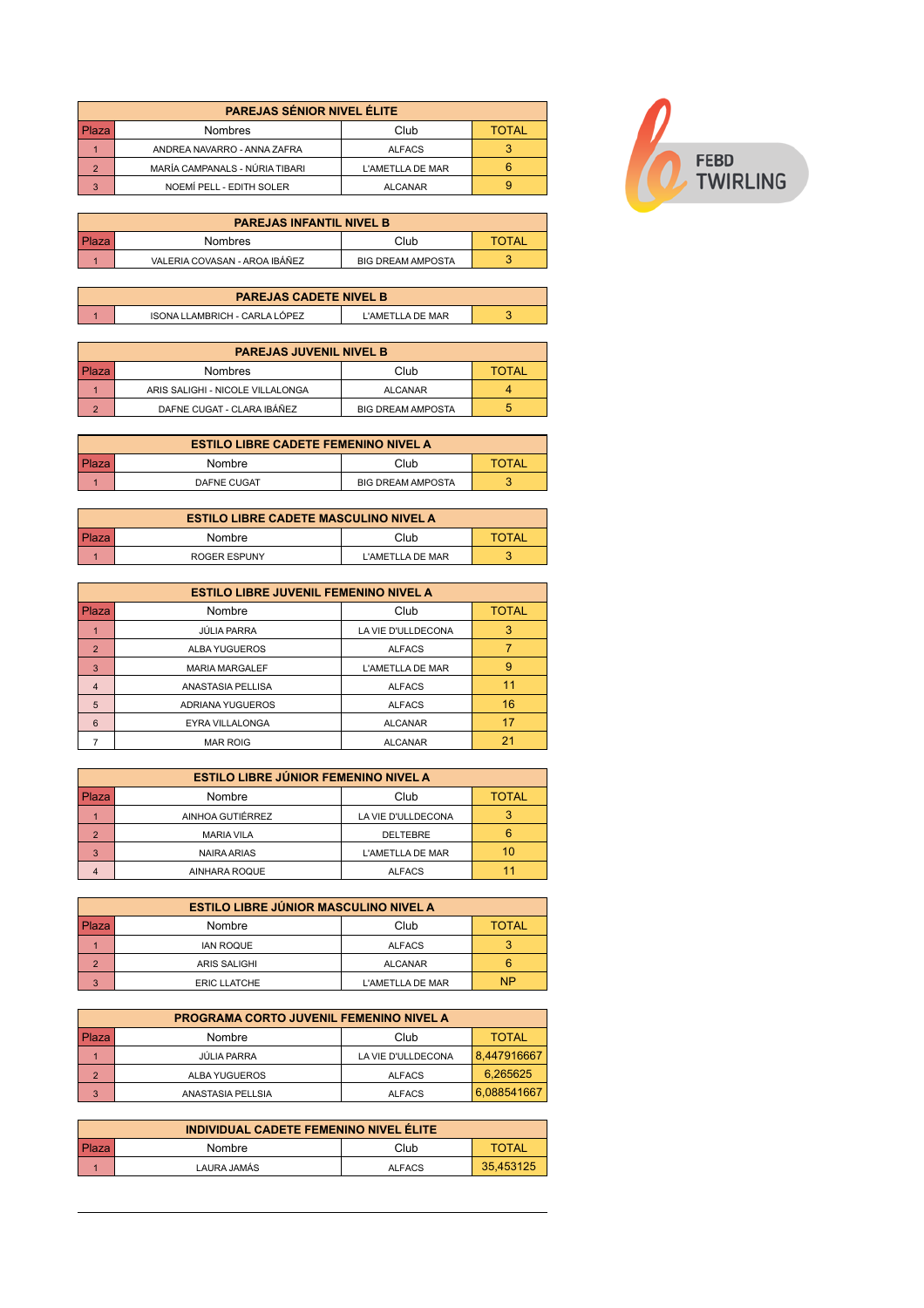| INDIVIDUAL JÚNIOR FEMENINO NIVEL ÉLITE |                        |                  |             |
|----------------------------------------|------------------------|------------------|-------------|
| Plaza                                  | Nombre                 | Club             | TOTAL       |
|                                        | <b>MARIA CAMPANALS</b> | L'AMETLLA DE MAR | 52,69791667 |
| $\sim$                                 | EDITH SOLER            | <b>ALCANAR</b>   | 38,21875    |

| INDIVIDUAL JÚNIOR MASCULINO NIVEL ÉLITE |                    |                 |              |
|-----------------------------------------|--------------------|-----------------|--------------|
| Plaza                                   | Nombre             | Club            | <b>TOTAL</b> |
|                                         | <b>ERIC QUERAL</b> | <b>DELTEBRE</b> | 51.90625     |
| $\Omega$                                | ALBERT JAMÁS       | <b>ALFACS</b>   | 51.4375      |

| <b>INDIVIDUAL SÉNIOR FEMENINO NIVEL ÉLITE</b> |                   |                  |              |
|-----------------------------------------------|-------------------|------------------|--------------|
| l Plaza                                       | Nombre            | Club             | <b>TOTAL</b> |
|                                               | ANNA ZAFRA        | <b>ALFACS</b>    | 58,38333333  |
| $\overline{2}$                                | NÚRIA TIBARI      | L'AMETLLA DE MAR | 56,70416667  |
| $\overline{3}$                                | ANDREA NAVARRO    | <b>ALFACS</b>    | 56,4625      |
| $\overline{4}$                                | PATRICIA MORAS    | <b>ALFACS</b>    | 54,44166667  |
| $5\overline{5}$                               | LAIA DÍAZ         | <b>DELTEBRE</b>  | 51,64166667  |
| 6                                             | <b>NOEMÍ PELL</b> | <b>ALCANAR</b>   | 36.375       |

| INDIVIDUAL SÉNIOR MASCULINO NIVEL ÉLITE |                      |                  |              |
|-----------------------------------------|----------------------|------------------|--------------|
| l Plaza                                 | Nombre               | Club             | <b>TOTAL</b> |
|                                         | <b>DAVID ACCENSI</b> | L'AMETLLA DE MAR | 53,11666667  |

| SOLO 1 BASTÓN CADETE FEMENINO NIVEL B |              |                          |              |
|---------------------------------------|--------------|--------------------------|--------------|
| l Plaza                               | Nombre       | Club                     | <b>TOTAL</b> |
|                                       | ALICIA ROSCA | <b>BIG DREAM AMPOSTA</b> |              |

| SOLO 1 BASTÓN JUVENIL FEMENINO NIVEL B |                        |                |              |
|----------------------------------------|------------------------|----------------|--------------|
| Plaza                                  | Nombre                 | Club           | <b>TOTAL</b> |
|                                        | <b>EYRA VILLALONGA</b> | <b>ALCANAR</b> |              |
|                                        | <b>MAR ROIG</b>        | <b>ALCANAR</b> |              |

|         | SOLO 1 BASTÓN JÚNIOR FEMENINO NIVEL B |                    |              |
|---------|---------------------------------------|--------------------|--------------|
| l Plaza | Nombre                                | Club               | <b>TOTAL</b> |
|         | AINHOA GUTIÉRREZ                      | LA VIE D'ULLDECONA | <b>NP</b>    |

|       | SOLO 1 BASTÓN JUVENIL FEMENINO NIVEL A |                    |              |
|-------|----------------------------------------|--------------------|--------------|
| Plaza | Nombre                                 | Club               | <b>TOTAL</b> |
|       | JÚLIA PARRA                            | LA VIE D'ULLDECONA |              |
| ◠     | EDITH SOLER                            | <b>ALCANAR</b>     |              |

|                      | SOLO 1 BASTÓN SÉNIOR FEMENINO NIVEL A |                |              |
|----------------------|---------------------------------------|----------------|--------------|
| l Plaza <sup>i</sup> | Nombre                                | Club           | <b>TOTAL</b> |
|                      | NOEMÍ PELL                            | <b>ALCANAR</b> |              |

|       | SOLO 1 BASTÓN JÚNIOR MASCULINO NIVEL ÉLITE |                 |              |  |  |  |  |  |  |  |  |  |  |  |
|-------|--------------------------------------------|-----------------|--------------|--|--|--|--|--|--|--|--|--|--|--|
| Plaza | Nombre                                     | Club            | <b>TOTAL</b> |  |  |  |  |  |  |  |  |  |  |  |
|       | <b>ERIC QUERAL</b>                         | <b>DELTEBRE</b> |              |  |  |  |  |  |  |  |  |  |  |  |

|         | ARTISTIC TWIRL JÚNIOR MASCULINO NIVEL A |                |       |  |  |  |  |  |  |  |  |  |  |  |
|---------|-----------------------------------------|----------------|-------|--|--|--|--|--|--|--|--|--|--|--|
| l Plaza | Nombre                                  | Club           | TOTAL |  |  |  |  |  |  |  |  |  |  |  |
|         | ARIS SALIGHI                            | <b>ALCANAR</b> |       |  |  |  |  |  |  |  |  |  |  |  |

|         | <b>EQUIPOS JÚNIOR NIVEL ÉLITE</b> |  |              |  |  |  |  |  |  |  |  |  |  |
|---------|-----------------------------------|--|--------------|--|--|--|--|--|--|--|--|--|--|
| l Plaza | Club                              |  | <b>TOTAL</b> |  |  |  |  |  |  |  |  |  |  |
|         | <b>ALFACS</b>                     |  |              |  |  |  |  |  |  |  |  |  |  |

|       | <b>EQUIPOS SÉNIOR NIVEL ÉLITE</b> |  |              |  |  |  |  |  |  |  |  |  |
|-------|-----------------------------------|--|--------------|--|--|--|--|--|--|--|--|--|
| Plaza | Club                              |  | <b>TOTAL</b> |  |  |  |  |  |  |  |  |  |
|       | <b>ALFACS</b>                     |  |              |  |  |  |  |  |  |  |  |  |
|       | L'AMETLLA DE MAR                  |  |              |  |  |  |  |  |  |  |  |  |

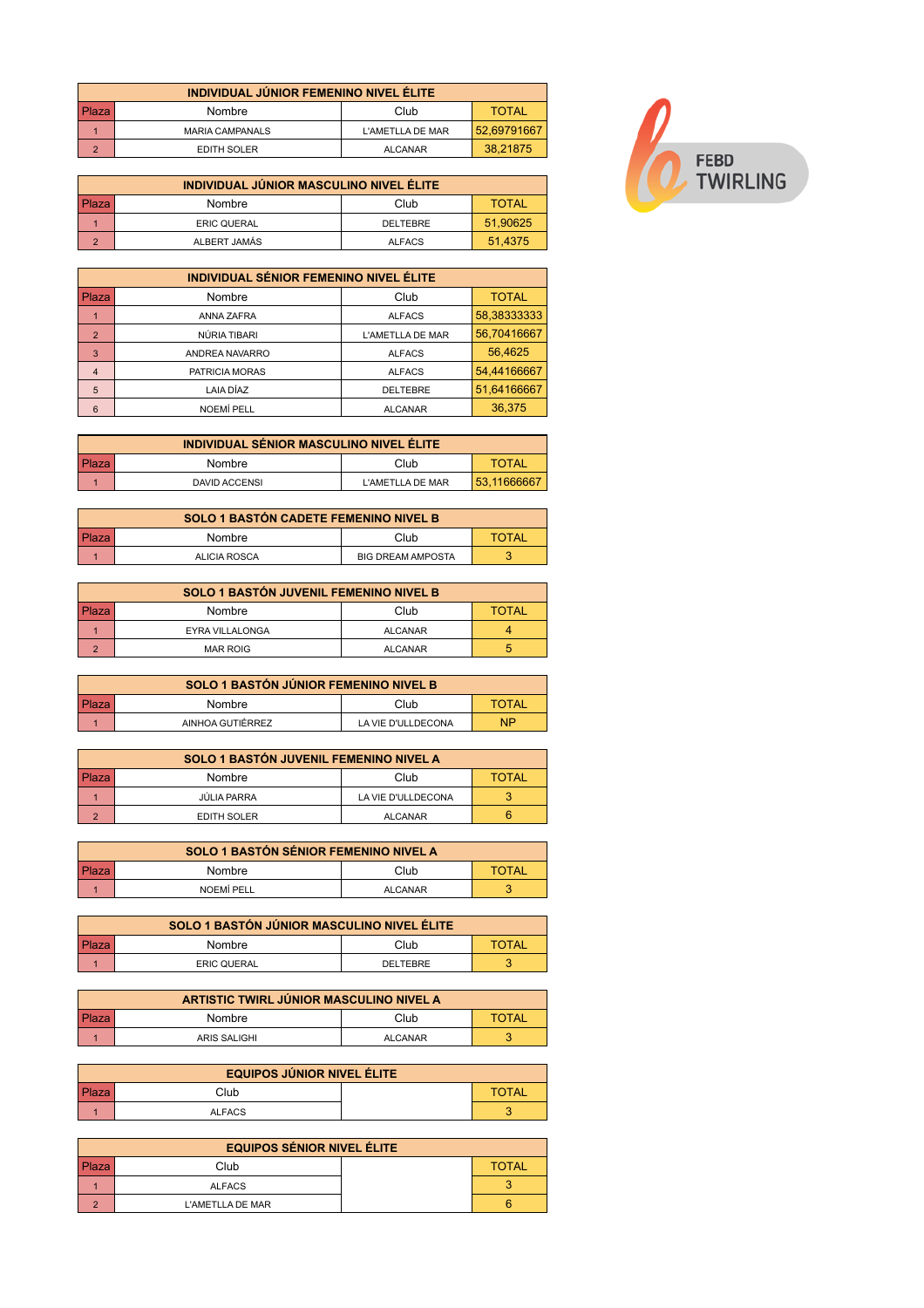## **TABULACIÓN SEMIFINAL DEL CAMPEONATO DE ESPAÑA - ZONA TARRAGONA**

#### **DELTEBRE - 29 Y 30 DE MAYO DE 2021**

| <b>ESTILO LIBRE BENJAMÍN FEMENINO NIVEL BASE</b> |                     |                          | JUEZ <sub>1</sub> |                |  | JUEZ <sub>2</sub> |     |                | JUEZ <sub>3</sub> |             |  |      |                 |              | J1: Angel Escuin  |
|--------------------------------------------------|---------------------|--------------------------|-------------------|----------------|--|-------------------|-----|----------------|-------------------|-------------|--|------|-----------------|--------------|-------------------|
| Set                                              | Nombre              | Club                     | INI               | <b>TOT</b> CLA |  | INI               |     | <b>TOT CLA</b> |                   | INI TOT CLA |  | PEN. | <b>TOTAL</b>    | <b>PLAZA</b> | J2: Joan Dídac Ro |
|                                                  | <b>MARTA REGOLF</b> | <b>BIG DREAM AMPOSTA</b> | $\overline{2}$    | 1.8            |  | 1.9               |     |                | 1.8               | 1,6         |  | 0.2  |                 |              | J3: Widet Tibari  |
|                                                  | ALBA RUIZ           | <b>BIG DREAM AMPOSTA</b> | 1.8               | 1.6            |  | 1.7               | 1.5 |                | 1.9               |             |  | 0.2  | 10 <sup>1</sup> |              |                   |
|                                                  | ANAÏS HIERRO        | <b>BIG DREAM AMPOSTA</b> | 2.1               | 12.1           |  | 1.8               | 1.8 |                |                   | $\sqrt{2}$  |  |      |                 |              |                   |
|                                                  | <b>BLAU ROMEU</b>   | <b>BIG DREAM AMPOSTA</b> | 1.6               | 1.5            |  |                   |     |                | 2.2               | 2.1         |  | 0.1  |                 |              |                   |

|     | <b>ESTILO LIBRE INFANTIL FEMENINO NIVEL BASE</b> |                          | JUEZ <sub>1</sub> |                | JUEZ <sub>2</sub> |     |     | JUEZ <sub>3</sub> |     |                |  |      |              |              |
|-----|--------------------------------------------------|--------------------------|-------------------|----------------|-------------------|-----|-----|-------------------|-----|----------------|--|------|--------------|--------------|
| Set | Nombre                                           | Club                     |                   | INI TOT CLA    |                   | INI |     | <b>TOT</b> CLA    | INI | <b>TOT</b> CLA |  | PEN. | <b>TOTAL</b> | <b>PLAZA</b> |
|     | VIOLETA GONZÁLEZ                                 | L'AMETLLA DE MAR         |                   | <b>NP</b>      |                   |     |     |                   |     |                |  |      |              |              |
|     | NÚRIA REGOLF                                     | <b>BIG DREAM AMPOSTA</b> | -2                | 1.8            |                   |     | 1.5 |                   |     | 1.8            |  | 0.2  |              |              |
|     | <b>NAIA GARRIDO</b>                              | <b>ALCANAR</b>           | . .8              | 0,8            |                   | 6.1 | 0.8 |                   |     |                |  |      |              |              |
|     | AIDA MARTÍNEZ                                    | <b>BIG DREAM AMPOSTA</b> |                   | 4 <sub>7</sub> |                   | .6  | .6  |                   | . 6 | 1.6            |  |      |              |              |

|     | <b>ESTILO LIBRE INFANTIL FEMENINO NIVEL B</b> |                          | JUEZ <sub>1</sub> |                 |             | JUEZ <sub>2</sub> |                 |                | JUEZ <sub>3</sub> |                  |          |      |    |                    | J1: Angel Escuin     |
|-----|-----------------------------------------------|--------------------------|-------------------|-----------------|-------------|-------------------|-----------------|----------------|-------------------|------------------|----------|------|----|--------------------|----------------------|
| Set | Nombre                                        | Club                     |                   |                 | INI TOTICLA |                   | INI   TOT   CLA |                |                   | INI TOT CLA      |          | PEN. |    | <b>TOTAL PLAZA</b> | J2: Joan Dídac Román |
| 24  | VALERIA COVASAN                               | <b>BIG DREAM AMPOSTA</b> | 1.4               |                 | 6           |                   | 0.6             |                | .4                |                  | 6        | 0.4  | 19 |                    | J3: Widet Tibari     |
| 25  | AROA IBÁÑEZ                                   | <b>BIG DREAM AMPOSTA</b> | 1.3               |                 | 6           | 1.3               |                 |                | l.3               |                  | 6        | 0.3  | 16 | 6                  |                      |
| 26  | <b>ISONA LLAMBRICH</b>                        | L'AMETLLA DE MAR         | 1,6               | 1.6             |             | 1.4               | 1.4             | 3              | ۱.9               | 1.9 <sup>°</sup> | 3        |      | g  | $\Omega$           |                      |
|     | IRAYA TOMÁS                                   | <b>BIG DREAM AMPOSTA</b> | 1.2               |                 |             |                   | 0.9             | -5             | 1.4               | 1,3              |          | 0.1  | 14 |                    |                      |
| 28  | BERTA BERNÁRDEZ                               | ALFACS                   | 2.7               | 2.5             |             | 2.8               | 2.6             |                | 2.4               | 2.2              |          | 0.2  |    |                    |                      |
| 29  | <b>ALICIA ROSCA</b>                           | <b>BIG DREAM AMPOSTA</b> | 1,8               |                 | າ           | $\Omega$          | 1.9             | $\overline{2}$ |                   |                  | $\Omega$ | 0.1  | 6  | $\sim$             |                      |
| 30  | <b>FMILY ZAPATA</b>                           | <b>BIG DREAM AMPOSTA</b> |                   | $1.25$   $1.25$ |             | 0,8               | 0.8             | 6              | .2                | $1.2^{\circ}$    | 5        |      | 15 |                    |                      |

|     | <b>ESTILO LIBRE CADETE FEMENINO NIVEL B</b> |                          |        | JUEZ <sup>1</sup> |                |     | JUEZ 2      |             |     | JUEZ <sub>3</sub> |        |      |              |              | J1: Angel Escuin     |
|-----|---------------------------------------------|--------------------------|--------|-------------------|----------------|-----|-------------|-------------|-----|-------------------|--------|------|--------------|--------------|----------------------|
| Set | Nombre                                      | Club                     | INI    |                   | <b>TOT CLA</b> |     | INI TOT CLA |             |     | INI TOT CLA       |        | PEN. | <b>TOTAL</b> | <b>PLAZA</b> | J2: Joan Dídac Román |
| 31  | <b>DENISA HRISCU</b>                        | <b>BIG DREAM AMPOSTA</b> | 1,3    | 1.2               |                | 1,4 | 1.3         |             | 1.3 |                   |        | 0.1  | 14           |              | J3: Widet Tibari     |
| 32  | NICOLE VILLALONGA                           | <b>ALCANAR</b>           | , 1, 1 | 1.5 <sub>1</sub>  |                | 2.2 |             |             | 2.4 | 2.2               |        | 0.2  |              |              |                      |
| 33  | CARLA LÓPEZ                                 | L'AMETLLA DE MAR         |        | 1.9 <sup>°</sup>  |                | 1,6 | 1.5         | - 3         | 2.2 |                   | $\sim$ | 0.1  |              |              |                      |
| 34  | DARIA BONDAC                                | <b>BIG DREAM AMPOSTA</b> | 1,5    | 1.4 <sup>7</sup>  |                | 1,2 |             | $\mathbf b$ |     | 1.6               |        | 0.1  | 13           |              |                      |
| 35  | ANNA BONET                                  | <b>BIG DREAM AMPOSTA</b> | 2.2    | $\Omega$          |                | 1,8 |             |             | l.9 | 1.8               | $\sim$ |      |              |              |                      |

|     | <b>ESTILO LIBRE JUVENIL FEMENINO NIVEL B</b> |                          |     |             |                |      | JUEZ <sub>2</sub> |                         |      | JUEZ <sub>3</sub> |                              |      |                    |  | J1: Angel Escui  |
|-----|----------------------------------------------|--------------------------|-----|-------------|----------------|------|-------------------|-------------------------|------|-------------------|------------------------------|------|--------------------|--|------------------|
| Set | Nombre                                       | Club                     |     | INI TOT CLA |                |      |                   |                         |      |                   | INI ITOTICLA I INI ITOTICLAI | PEN. | <b>TOTAL PLAZA</b> |  | J2: Joan Dídac   |
| 36  | CLARA IBÁÑEZ                                 | <b>BIG DREAM AMPOSTA</b> | 2.4 | 2.1         | $\overline{2}$ | 2.4  | 21<br><u>.</u>    | $\overline{2}$          | 2.6  | 2.3               | $\Omega$                     | 0.3  | 6                  |  | J3: Widet Tibari |
| 37  | JÚLIA OLIVER                                 | DELTEBRE                 | 2.6 | 2.5         |                | 2.5  | 2.4               |                         | 2.5  | 2.4               |                              | 0.1  |                    |  |                  |
| 38  | <b>MARICEL ROIG</b>                          | <b>BIG DREAM AMPOSTA</b> | 1,2 |             |                |      | 0.8               | $\overline{\mathbf{4}}$ | 1.6  | 4 <sup>1</sup>    | $\Omega$                     | 0.2  |                    |  |                  |
| 39  | <b>DELIA HRISCU</b>                          | <b>BIG DREAM AMPOSTA</b> | 1.5 |             |                | د. ا | 0.9               | 3                       | ن. ا |                   |                              | 0.4  | 10                 |  |                  |

J2: Joan Dídac Román



J2: Joan Dídac Román

**J1: Àngel Escuin** 

**J1: Àngel Escuin** J2: Joan Dídac Román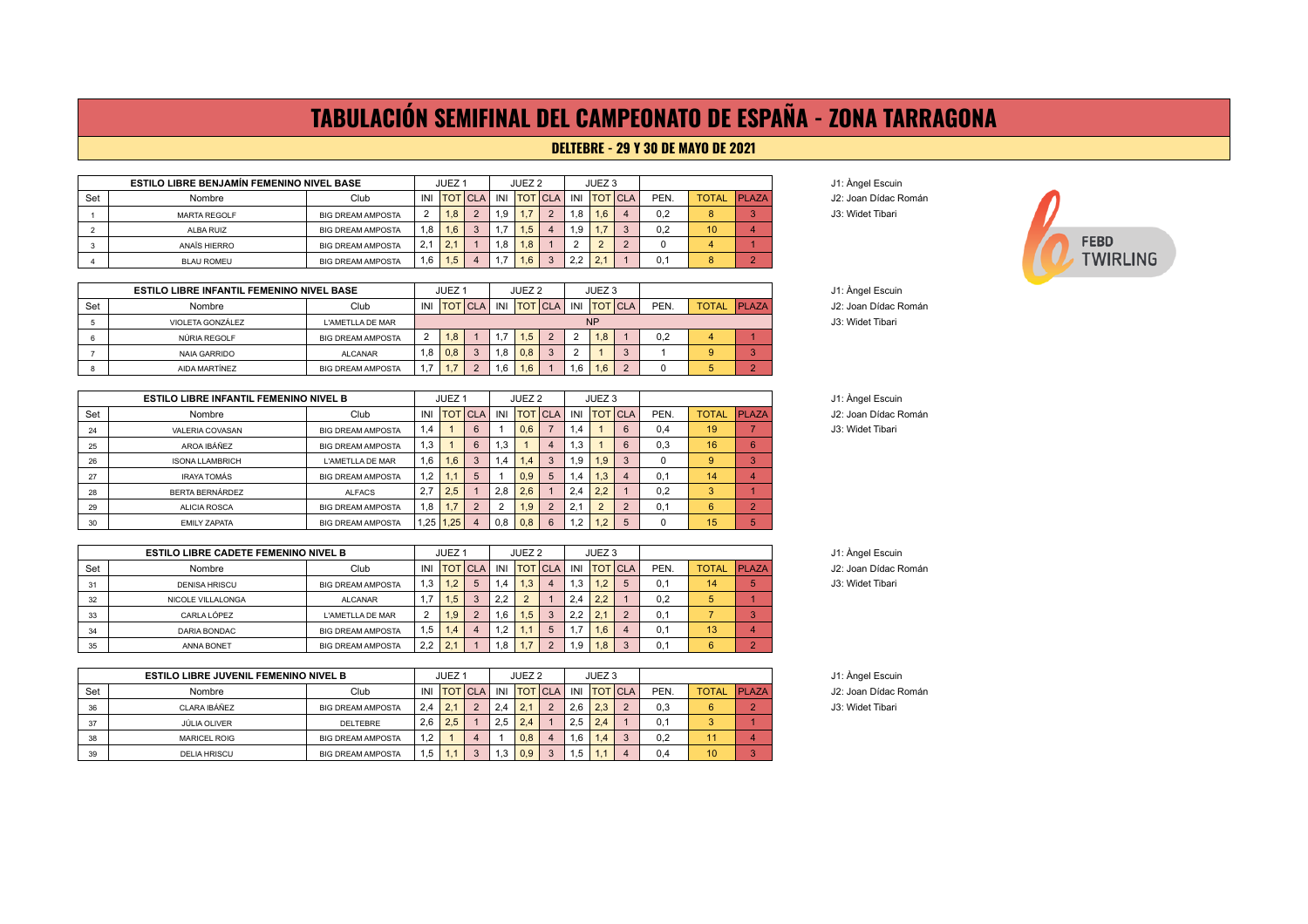|     | PAREJAS JUVENIL NIVEL A          |                  |     | JUEZ <sub>1</sub> |     | JUEZ 2      |     | JUEZ <sub>3</sub> |             |      |              |              | J1: Jéssica Díez  |
|-----|----------------------------------|------------------|-----|-------------------|-----|-------------|-----|-------------------|-------------|------|--------------|--------------|-------------------|
| Set | Nombres                          | Club             | INI | <b>TOT ICLA</b>   |     | INI TOT CLA |     |                   | INI TOT CLA | PEN. | <b>TOTAL</b> | <b>PLAZA</b> | J2: Montserrat Re |
| 40  | ADRIANA YUGUEROS - ALBA YUGUEROS | <b>ALFACS</b>    | 3.4 |                   | 3.6 | 3.3         | 3.4 | 3.1               |             | 0.3  |              |              | J3: Joan Dídac R  |
|     | ERIC LLATCHE - ERENIA PEREIRA    | L'AMETLLA DE MAR |     |                   |     |             |     | <b>NP</b>         |             |      |              |              |                   |
| 42  | MAR ROIG - EYRA VILLALONGA       | <b>ALCANAR</b>   | 2.8 | 2.2               | 2,8 | 2,2         | 2.4 | 1.8               |             | 0.6  |              |              |                   |

|     | PAREJAS JÚNIOR NIVEL ÉLITE      |                  |          | JUEZ <sup>1</sup> |     | JUEZ 2 |             |     | JUEZ <sub>3</sub> |      |              |              | J1: Jéssica Díez  |
|-----|---------------------------------|------------------|----------|-------------------|-----|--------|-------------|-----|-------------------|------|--------------|--------------|-------------------|
| Set | <b>Nombres</b>                  | Club             | INI      | <b>TOT CLA</b>    |     |        | INI TOTICLA |     | INI TOT CLA       | PEN. | <b>TOTAL</b> | <b>PLAZA</b> | J2: Montserrat Re |
|     | NARIA ARIAS - MARÍA MARGALEF    | L'AMETLLA DE MAR | $\Delta$ |                   | 4.5 | 4.4    |             | 3,8 | 3.7               |      |              |              | J3: Joan Dídac R  |
|     | LAURA JAMÁS - ANASTASIA PELLISA | <b>ALFACS</b>    |          | 3.9               | 4.4 | 4.3    |             | 4.4 | 4.3               |      |              |              |                   |
|     | ERIC QUERAL - MARÍA VILA        | <b>DELTEBRE</b>  | 3,6      | 3,2               |     | 3,6    |             | 3,7 | 3,3               | 0.4  |              |              |                   |

|     | <b>PAREJAS SÉNIOR NIVEL ÉLITE</b> |                  |     | JUEZ <sub>1</sub> |          |     | JUEZ <sub>2</sub> |              |     | JUEZ <sub>3</sub> |          |      |              |              |
|-----|-----------------------------------|------------------|-----|-------------------|----------|-----|-------------------|--------------|-----|-------------------|----------|------|--------------|--------------|
| Set | <b>Nombres</b>                    | Club             | INI | <b>TOT CLA</b>    |          | INI | <b>TOT</b> CLA    |              | INI | <b>TOT CLA</b>    |          | PEN. | <b>TOTAL</b> | <b>PLAZA</b> |
| 46  | NOEMÍ PELL - EDITH SOLER          | <b>ALCANAR</b>   | 3.6 | $\sim$            | $\Omega$ | 3.8 | 3.2               | $\mathbf{r}$ | 3.7 | 3.1               | $\Omega$ | 0.6  | 9            |              |
| 47  | ANDREA NAVARRO - ANNA ZAFRA       | <b>ALFACS</b>    | 5.9 | 5.5               |          | 6.2 | 5.8               |              | 5.5 | 5.1               |          | 0.4  |              |              |
| 48  | MARÍA CAMPANALS - NÚRIA TIBARI    | L'AMETLLA DE MAR | 5.4 |                   |          | 5.9 | 5.5               | $\Omega$     |     | 4.6               | $\Omega$ | 0.4  | 6            |              |

|     | PAREJAS INFANTIL NIVEL B      |                          |     | <b>JUEZ</b> |                |     | JUEZ <sub>2</sub> |             |      | JUEZ <sub>3</sub> |             |      |                 | Jéssica Díez               |
|-----|-------------------------------|--------------------------|-----|-------------|----------------|-----|-------------------|-------------|------|-------------------|-------------|------|-----------------|----------------------------|
| Set | Nombres                       | Club                     | INI |             | <b>IULICLA</b> | INI | <b>TOT</b>        | <b>ICLA</b> | INI  | <b>TOT</b>        | <b>ICLA</b> | PEN. | TO <sub>1</sub> | $\sim$<br>J2: Angel Escuin |
| 49  | VALERIA COVASAN - AROA IBÁÑEZ | <b>BIG DREAM AMPOSTA</b> |     | 0.5         |                |     | 0.7               |             | ن. ا |                   |             |      |                 | J3: Widet Tibari           |

|           | <b>NIVEL B</b><br><b>PAREJAS</b><br><b>CADETE</b> |                         |                                    | <b>JUEZ</b> |      | JUEZ <sub>2</sub> |  | JUEZ <sub>3</sub> |     |  |
|-----------|---------------------------------------------------|-------------------------|------------------------------------|-------------|------|-------------------|--|-------------------|-----|--|
| $-$<br>50 | CARLA LÓPEZ<br><b>ISONA LLAMBRICH</b><br>. .      | <b>L'AMETLLA DE MAR</b> | $\sim$<br>$\overline{\phantom{a}}$ | 0.9         | ن. ا | .                 |  |                   | v.J |  |

|     | <b>PAREJAS JUVENIL NIVEL B</b>   |                          |     | JUEZ <sup>-</sup>          |              | JUEZ <sub>2</sub> |        |        | JUEZ <sub>3</sub> |                     |      |              |              | J1: Jéssica Díez |
|-----|----------------------------------|--------------------------|-----|----------------------------|--------------|-------------------|--------|--------|-------------------|---------------------|------|--------------|--------------|------------------|
| Set | Nombres                          | Club                     | INI | <b>TOT CLA</b>             | INI          | <b>TOT</b> CLA    |        | INI    |                   | $ $ TOT $ $ CLA $ $ | PEN. | <b>TOTAL</b> | <b>PLAZA</b> | J2: Angel Escuin |
|     | ARIS SALIGHI - NICOLE VILLALONGA | <b>ALCANAR</b>           |     | .5                         | 1.8          | 1.6               | $\sim$ | $\sim$ | 1.8               |                     | 0.2  |              |              | J3: Widet Tibari |
| 52  | DAFNE CUGAT - CLARA IBÁÑEZ       | <b>BIG DREAM AMPOSTA</b> | 1.6 | $\sqrt{2}$<br>$\mathbf{L}$ | $\sim$<br>۷, |                   |        | 1,8    |                   |                     | 0.4  |              |              |                  |

|     | <b>ESTILO LIBRE CADETE FEMENINO NIVEL A</b> |                          |                 | JUEZ                                     |            |     | JUEZ <sub>2</sub>                 |            |                           | JUEZ <sub>3</sub>                     |      |                                |      | Jéssica Díez         |
|-----|---------------------------------------------|--------------------------|-----------------|------------------------------------------|------------|-----|-----------------------------------|------------|---------------------------|---------------------------------------|------|--------------------------------|------|----------------------|
| Set | Nombre                                      | Club                     | IN              | ΙO                                       | <b>CLA</b> | INI | <b>TOT</b>                        | <b>CLA</b> | INI                       | <b>TOT CLA</b>                        | PEN. | <b>TOT</b><br><b>NTAL</b><br>◡ | וס ו | Montserrat Re<br>JZ. |
| E?  | <b>DAFNE CUGAT</b>                          | <b>BIG DREAM AMPOSTA</b> | $\Omega$<br>د.ء | $\overline{\mathbf{1} \cdot \mathbf{3}}$ |            | 2,6 | $\cap$<br>$\epsilon$ . $\epsilon$ |            | $\sim$ $\sim$<br><u>.</u> | $\overline{A}$ $\overline{O}$<br>ة. ا | 4.ل  |                                |      | Joan Dídac R         |

|     | <b>ESTILO LIBRE CADETE MASCULINO NIVEL A</b> |                   |     | JUEZ       |            |                | JUEZ 2     |               |     | JUEZ <sub>3</sub> |        |      |     | Jéssica Díez         |
|-----|----------------------------------------------|-------------------|-----|------------|------------|----------------|------------|---------------|-----|-------------------|--------|------|-----|----------------------|
| Set | Nombre                                       | Club              | INI | <b>TOT</b> | <b>CLA</b> | INI            | <b>TOT</b> | $\sim$<br>◡∟∼ | INI |                   | $\sim$ | PEN. | T() | Montserrat Re<br>JZ. |
| hа  | <b>ROGER ESPUNY</b>                          | L'AMETILIA DE MAR |     | . .<br>1.4 |            | $\sim$<br>ن, ا | 0.7        |               | ں,ے | .                 |        | U.b  |     | Dídac R<br>Joan      |

|     | <b>ESTILO LIBRE JUVENIL FEMENINO NIVEL A</b> |                    |     | JUEZ <sub>1</sub> |   |     | JUEZ <sub>2</sub> |                |     | JUEZ <sub>3</sub> |      |              |              | J1: Jéssica Díez  |
|-----|----------------------------------------------|--------------------|-----|-------------------|---|-----|-------------------|----------------|-----|-------------------|------|--------------|--------------|-------------------|
| Set | Nombre                                       | Club               | INI | <b>ITOTICLA</b>   |   | INI | <b>TOT CLA</b>    |                | INI | <b>TOT CLA</b>    | PEN. | <b>TOTAL</b> | <b>PLAZA</b> | J2: Montserrat Re |
| 55  | ANASTASIA PELLISA                            | <b>ALFACS</b>      | 3.9 | 3,6               | 4 | 4.1 | 3.8               | 4              | 3.7 | 3,4               | 0.3  | 11           |              | J3: Joan Dídac R  |
| 56  | <b>MARIA MARGALEF</b>                        | L'AMETLLA DE MAR   | 4.1 | 3,8               |   | 4,2 | 3.9               | 3 <sup>7</sup> | 3,6 | 3.3               | 0.3  | 9            | $\circ$      |                   |
| 57  | MAR ROIG                                     | ALCANAR            | 2.7 | 2.5               |   | 3,5 | 3.3               |                | 2.5 | 2.3               | 0.2  | 21           |              |                   |
| 58  | ADRIANA YUGUEROS                             | <b>ALFACS</b>      | 3,3 | 3,2               | 5 | 3.7 | 3.6               | 6              | 3.1 |                   | 0.1  | 16           |              |                   |
| 59  | <b>JÚLIA PARRA</b>                           | LA VIE D'ULLDECONA | 4.3 | 4.3               |   | 4.5 | 4.5               |                | 4.3 | 4.3               |      |              |              |                   |
| 60  | ALBA YUGUEROS                                | <b>ALFACS</b>      | 3.9 | 3.7               | 3 | 4.3 | 4.1               |                | 4   | 3.8               | 0.2  |              | ີ            |                   |
| 61  | EYRA VILLALONGA                              | <b>ALCANAR</b>     |     | 2.8               | 6 | 3,9 | 3.7               |                | 3   | 2.8               | 0.2  | 17           |              |                   |

J2: Montserrat Remacha J3: Joan Dídac Román



| J1: Jéssica Díez |
|------------------|
|------------------|

J2: Montserrat Remacha J3: Joan Dídac Román

**J1: Jéssica Díez** J2: Montserrat Remacha J3: Joan Dídac Román

J2: Montserrat Remacha

J3: Joan Dídac Román

J2: Montserrat Remacha

J3: Joan Dídac Román

J2: Montserrat Remacha J3: Joan Dídac Román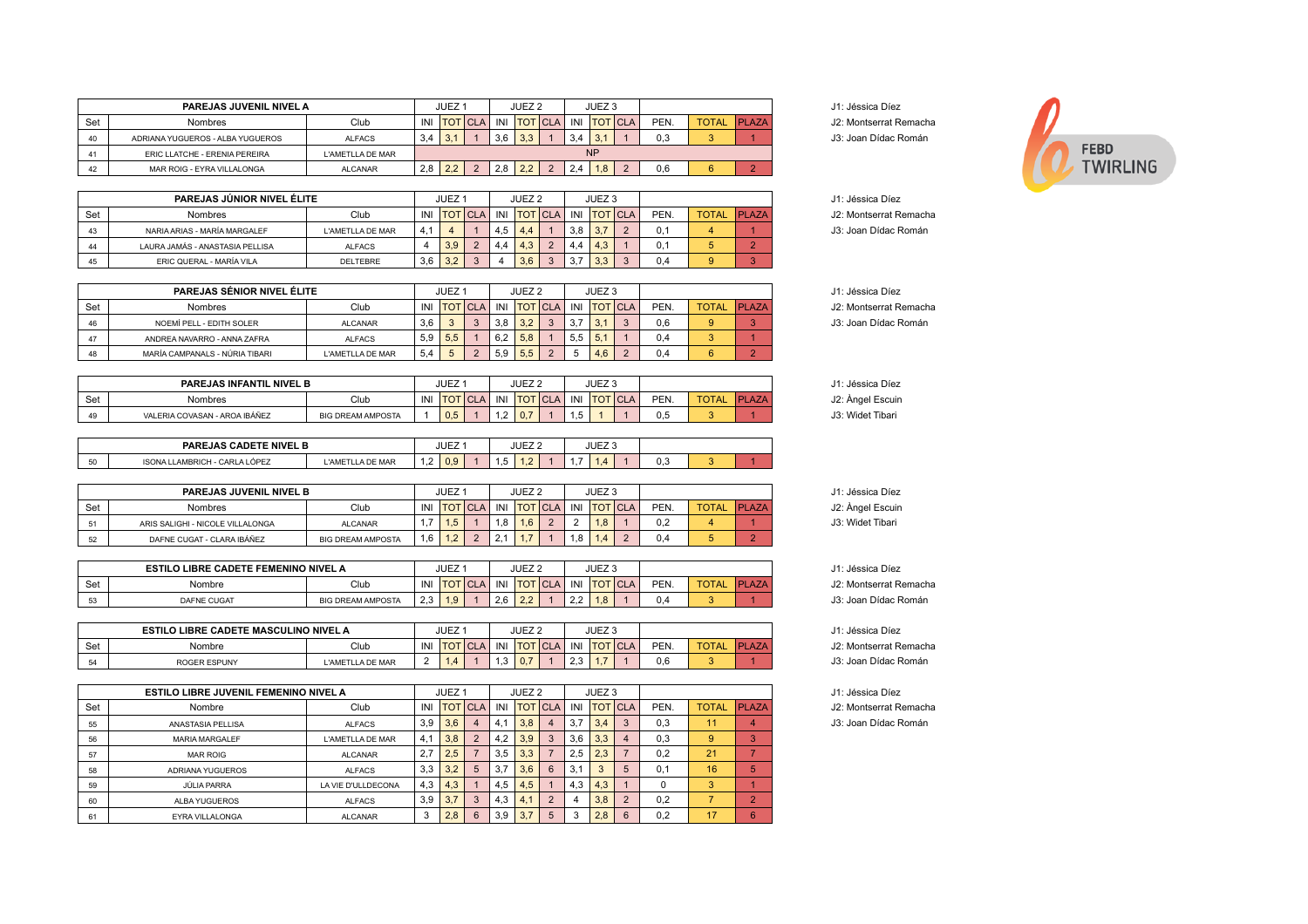|     | ESTILO LIBRE JÚNIOR FEMENINO NIVEL A    |                    |                   | JUEZ <sub>1</sub> |                |                   | JUEZ <sub>2</sub>    |                   | JUEZ <sub>3</sub>   |                |              |                  |                      |                   | J1: Jéssica Díez       |              |                |                  |
|-----|-----------------------------------------|--------------------|-------------------|-------------------|----------------|-------------------|----------------------|-------------------|---------------------|----------------|--------------|------------------|----------------------|-------------------|------------------------|--------------|----------------|------------------|
| Set | Nombre                                  | Club               | INI               |                   | <b>TOT</b> CLA | INI               |                      | <b>TOT</b> CLA    | INI TOT CLA         |                | PEN.         | <b>TOTAL</b>     | PLAZA                |                   | J2: Montserrat Remacha |              |                |                  |
| 62  | AINHARA ROQUE                           | <b>ALFACS</b>      | 3,5               | 3,2               | $\mathbf{3}$   | 3,7               | 3,4                  | $\overline{4}$    | 3,1<br>2,8          | $\overline{4}$ | 0,3          | 11               | 4 <sup>1</sup>       |                   | J3: Joan Dídac Román   |              |                |                  |
| 63  | <b>NAIRA ARIAS</b>                      | L'AMETLLA DE MAR   | 3,4               | 3,1               | $\overline{4}$ | $\overline{4}$    | 3,7                  | $\mathbf{3}$      | 3,2<br>2,9          | $\mathbf{3}$   | 0,3          | 10 <sup>10</sup> | 3 <sup>1</sup>       |                   |                        |              |                | <b>FEBD</b>      |
| 64  | AINHOA GUTIÉRREZ                        | LA VIE D'ULLDECONA | 3,9               | 3,8               | $\mathbf{1}$   | 4,1               | $\overline{4}$       | $\overline{1}$    | 3,7<br>3,6          | $\mathbf{1}$   | 0,1          | 3                | 1                    |                   |                        |              |                | <b>TWIRLING</b>  |
| 65  | <b>MARIA VILA</b>                       | DELTEBRE           | 3,7               | 3,6               | $\overline{2}$ | $\overline{4}$    | 3,9                  | $\overline{2}$    | 3,6<br>3,5          | $\overline{2}$ | 0,1          | $6^{\circ}$      | 2 <sup>1</sup>       |                   |                        |              |                |                  |
|     |                                         |                    |                   |                   |                |                   |                      |                   |                     |                |              |                  |                      |                   |                        |              |                |                  |
|     | ESTILO LIBRE JÚNIOR MASCULINO NIVEL A   |                    |                   | JUEZ <sub>1</sub> |                |                   | JUEZ <sub>2</sub>    |                   | JUEZ <sub>3</sub>   |                |              |                  |                      |                   | J1: Jéssica Díez       |              |                |                  |
| Set | Nombre                                  | Club               | INI               |                   | <b>TOT</b> CLA | INI               |                      | <b>TOT</b> CLA    | INI TOT CLA         |                | PEN.         | <b>TOTAL</b>     | PLAZA                |                   | J2: Montserrat Remacha |              |                |                  |
| 66  | <b>ARIS SALIGHI</b>                     | <b>ALCANAR</b>     | 3,2               | 2,7               | $\overline{2}$ | 3,5               | $\mathbf{3}$         | $\overline{2}$    | 3,5<br>$\mathbf{3}$ | $\overline{2}$ | 0,5          | $6^{\circ}$      | $\overline{2}$       |                   | J3: Joan Dídac Román   |              |                |                  |
| 67  | <b>ERIC LLATCHE</b>                     | L'AMETLLA DE MAR   |                   |                   |                |                   |                      |                   | NP                  |                |              |                  |                      |                   |                        |              |                |                  |
| 68  | <b>IAN ROQUE</b>                        | <b>ALFACS</b>      | $\overline{4}$    | 3,9               | $\mathbf{1}$   | 4,1               | $\overline{4}$       | $\overline{1}$    | 3,9<br>3,8          |                | 0,1          | 3                | $\blacktriangleleft$ |                   |                        |              |                |                  |
|     |                                         |                    |                   |                   |                |                   |                      |                   |                     |                |              |                  |                      |                   |                        |              |                |                  |
|     | INDIVIDUAL CADETE FEMENINO NIVEL ÉLITE  |                    |                   | JUEZ <sub>1</sub> |                | JUEZ <sub>2</sub> |                      | JUEZ <sub>3</sub> | <b>SUMA</b>         |                | <b>MEDIA</b> | % E.L.           | PEN.                 | <b>TOTAL E.L.</b> | % P.C.                 | <b>TOTAL</b> | <b>PLAZA</b>   | J1: Noemí Román  |
| Set | Nombre                                  | Club               | MT                | EA                | MT             | EA                | MT<br>$\overline{4}$ | EA                |                     |                |              |                  |                      |                   |                        |              |                | J2: Jéssica Díez |
| 69  | LAURA JAMÁS                             | <b>ALFACS</b>      | 4,5               | 4,3               | 4,4            | 4,4               |                      | 3,9               | 25,5                |                | 8,5          | 31,875           | 3                    | 28,875            | 6,578125               | 35,453125    |                | J3: Àngel Escuin |
|     | INDIVIDUAL JÚNIOR FEMENINO NIVEL ÉLITE  |                    |                   | JUEZ <sub>1</sub> |                | JUEZ <sub>2</sub> |                      | JUEZ <sub>3</sub> |                     |                |              |                  |                      |                   |                        |              |                | J1: Noemí Román  |
| Set | Nombre                                  | Club               | MT                | EA                | MT             | EA                |                      | MT EA             | <b>SUMA</b>         |                | <b>MEDIA</b> | % E.L.           | PEN.                 | <b>TOTAL E.L.</b> | % P.C.                 | <b>TOTAL</b> | <b>PLAZA</b>   | J2: Jéssica Díez |
| 70  | EDITH SOLER                             | <b>ALCANAR</b>     | 4,8               | 4,6               | 4,5            | 4,5               | 4,3                  | 4,3               | 27                  |                | 9            | 33,75            | 1,5                  | 32,25             | 5,96875                | 38,21875     | 2 <sup>1</sup> | J3: Angel Escuin |
| 71  | MARIA CAMPANALS                         | L'AMETLLA DE MAR   | 5,8               |                   | $5,6$ 5,8      | 5,8               | 5,4                  | 5,5               | 33,9                |                | 11,3         | 42,375           | 0,75                 | 41,625            | 11,07291667            | 52,69791667  |                |                  |
|     |                                         |                    |                   |                   |                |                   |                      |                   |                     |                |              |                  |                      |                   |                        |              |                |                  |
|     | INDIVIDUAL SÉNIOR FEMENINO NIVEL ÉLITE  |                    |                   | JUEZ <sub>1</sub> |                | JUEZ <sub>2</sub> |                      | JUEZ <sub>3</sub> |                     |                |              |                  |                      |                   |                        |              |                | J1: Noemí Román  |
| Set | Nombre                                  | Club               | MT                | EA                | MT             | EA                |                      | MT EA             | <b>SUMA</b>         |                | <b>MEDIA</b> | % E.L.           | PEN.                 | <b>TOTAL E.L.</b> | % P.C.                 | <b>TOTAL</b> | PLAZA          | J2: Jéssica Díez |
| 72  | NOEMÍ PELL                              | <b>ALCANAR</b>     | 4,5               | 4,4               | $\overline{4}$ | 3,9               | 3,8                  | 3,8               | 24,4                |                | 8,133333333  | 30,5             | 0,75                 | 29,75             | 6,625                  | 36,375       | 6              | J3: Angel Escuin |
| 73  | LAIA DÍAZ                               | DELTEBRE           | 6                 | 6                 | 5,6            | 5,6               | 5,2                  | 5,4               | 33,8                |                | 11,26666667  | 42,25            | 2,25                 | 40                | 11,64166667            | 51,64166667  | 5 <sup>5</sup> |                  |
| 74  | ANDREA NAVARRO                          | <b>ALFACS</b>      | 5,9               | 5,8               | 6              | 6                 | 6,3                  | 6,4               | 36,4                |                | 12,13333333  | 45,5             | 0,75                 | 44,75             | 11,7125                | 56,4625      | $\mathbf{3}$   |                  |
| 75  | PATRICIA MORAS                          | <b>ALFACS</b>      | 5,8               | 5,7               | 5,9            | 5,9               | 6                    | 6                 | 35.3                |                | 11,76666667  | 44,125           | 1,5                  | 42,625            | 11,81666667            | 54,44166667  | $\overline{4}$ |                  |
| 76  | NÚRIA TIBARI                            | L'AMETLLA DE MAR   | 6,1               | 6,1               | 6,1            | 6,1               | 5,8                  | 5,8               | 36                  |                | 12           | 45               | 0,75                 | 44,25             | 12,45416667            | 56,70416667  | 2              |                  |
| 77  | ANNA ZAFRA                              | <b>ALFACS</b>      | 6,4               | 6,3               | 6,4            | 6,3               | 6,2                  | 6,3               | 37,9                |                | 12,63333333  | 47,375           | 1,5                  | 45,875            | 12,50833333            | 58,38333333  |                |                  |
|     |                                         |                    |                   |                   |                |                   |                      |                   |                     |                |              |                  |                      |                   |                        |              |                |                  |
|     | INDIVIDUAL JÚNIOR MASCULINO NIVEL ÉLITE |                    |                   | JUEZ <sub>1</sub> |                | JUEZ <sub>2</sub> |                      | JUEZ <sub>3</sub> | <b>SUMA</b>         |                | <b>MEDIA</b> | % E.L.           | PEN.                 | <b>TOTAL E.L.</b> | % P.C.                 | <b>TOTAL</b> | <b>PLAZA</b>   | J1: Noemí Román  |
| Set | Nombre                                  | Club               | MT                | EA                | MT             | EA                |                      | MT EA             |                     |                |              |                  |                      |                   |                        |              |                | J2: Jéssica Díez |
| 78  | <b>ERIC QUERAL</b>                      | DELTEBRE           | 5,8               | 5,7               | 5,7            | 5,7               | 5,7                  | 5,7               | 34,3                |                | 11,43333333  | 42,875           | 0,75                 | 42,125            | 9,78125                | 51,90625     | $\mathbf{1}$   | J3: Àngel Escuin |
| 79  | ALBERT JAMÁS                            | <b>ALFACS</b>      | 5,8               | 5,8               | 5,7            | 5,8               | 5,3                  | 5,4               | 33,8                |                | 11,26666667  | 42,25            | 0,75                 | 41,5              | 9,9375                 | 51,4375      | 2 <sup>7</sup> |                  |
|     |                                         |                    |                   |                   |                |                   |                      |                   |                     |                |              |                  |                      |                   |                        |              |                |                  |
|     | INDIVIDUAL SÉNIOR MASCULINO NIVEL ÉLITE |                    | JUEZ <sub>1</sub> |                   |                | JUEZ <sub>2</sub> |                      | JUEZ <sub>3</sub> | <b>SUMA</b>         |                | <b>MEDIA</b> | % E.L.           | PEN.                 | <b>TOTAL E.L.</b> | % P.C.                 | <b>TOTAL</b> | PLAZA          | J1: Noemí Román  |
| Set | Nombre                                  | Club               | MT                | EA                | MT             | EA                |                      | MT EA             |                     |                |              |                  |                      |                   |                        |              |                | J2: Jéssica Díez |
| 80  | <b>DAVID ACCENSI</b>                    | L'AMETLLA DE MAR   | 5,9               | 5,9               | 5,6            | 5,6               | 6                    | 6,2               | 35,2                |                | 11,73333333  | 44               | 3                    | 41                | 12,11666667            | 53,11666667  |                | J3: Àngel Escuin |

|         | <b>SOLOS 1 BASTÓN CADETE FEMENINO NIVEL B</b> |                          |                | JUEZ       |                   |     | JUEZ <sub>2</sub> |                    |     | JUEZ <sub>3</sub>   |            |      |              |               | J1: Noemí Román            |
|---------|-----------------------------------------------|--------------------------|----------------|------------|-------------------|-----|-------------------|--------------------|-----|---------------------|------------|------|--------------|---------------|----------------------------|
| Set     | Nombre                                        | Club                     | INI            | <b>TOT</b> | <sup>-</sup> ICLA | INI | <b>TOT</b>        | CL<br>$\mathbf{v}$ | INI | $T\cap T$<br>$\cup$ | <b>CLA</b> | PEN. | <b>TOTAL</b> | <b>IPLAZA</b> | J2: Jéssica Díez           |
| $\circ$ | <b>ALICIA ROSCA</b>                           | <b>BIG DREAM AMPOSTA</b> | $\sim$<br>0. ا |            |                   | 1,6 | ں ا               |                    |     | ٠                   |            |      |              |               | $\sim$<br>J3: Angel Escuin |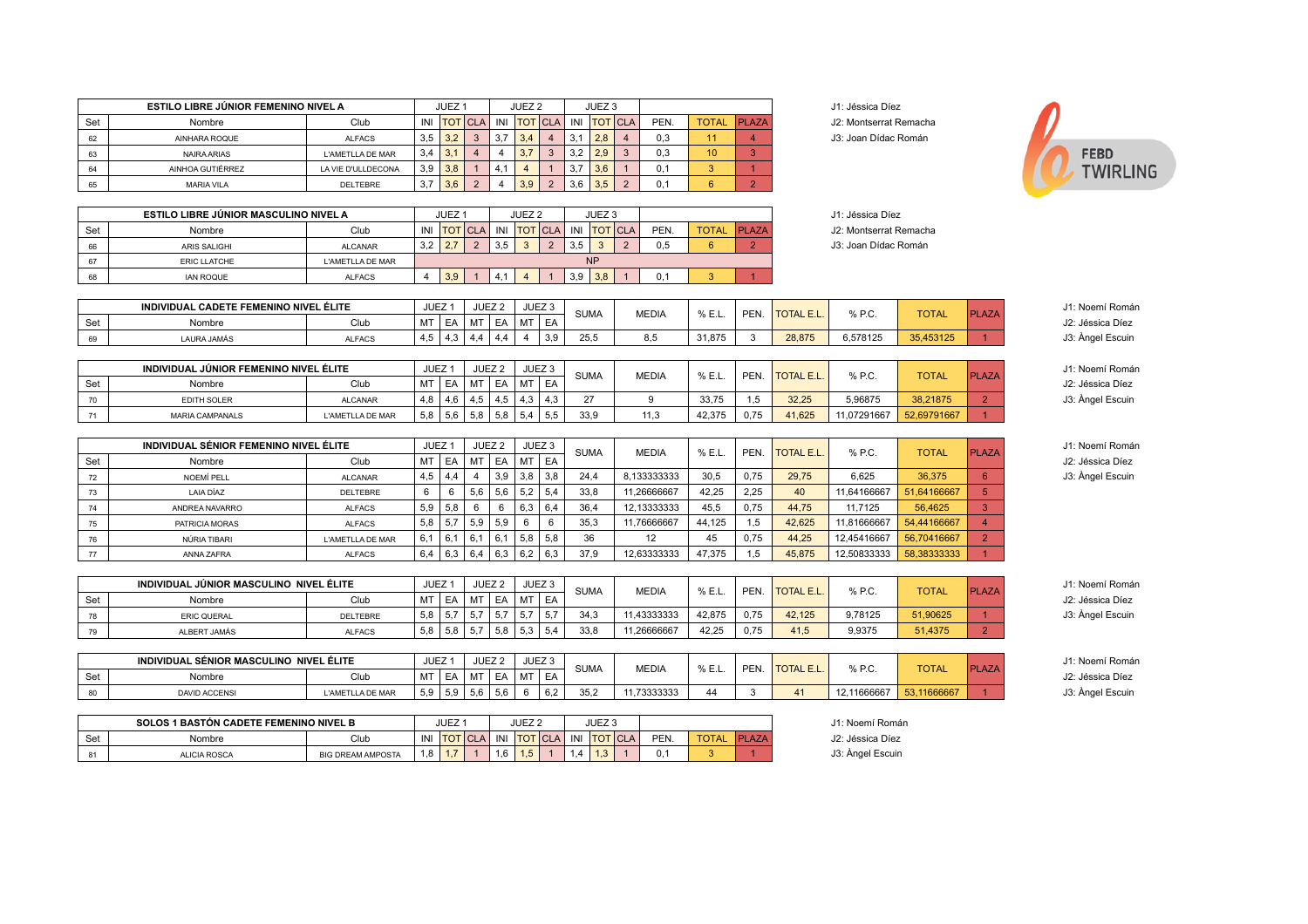|     | <b>SOLOS 1 BASTÓN JUVENIL FEMENINO NIVEL B</b> |                |                | JUEZ <sup>1</sup> |             | JUEZ <sub>2</sub> |     | JUEZ <sub>3</sub> |      |              |              |                  | J1: Noemí Román  |
|-----|------------------------------------------------|----------------|----------------|-------------------|-------------|-------------------|-----|-------------------|------|--------------|--------------|------------------|------------------|
| Set | Nombre                                         | INI            | <b>TOT CLA</b> |                   | INI TOTICLA |                   |     | INI TOT CLA       | PEN. | <b>TOTAL</b> | <b>PLAZA</b> | J2: Jéssica Díez |                  |
| 82  | 2.1<br><b>MAR ROIG</b><br><b>ALCANAR</b>       |                |                |                   | $\sim$      |                   | 2.8 | $\sim$ $\sim$     |      |              |              |                  | J3: Angel Escuin |
| 83  | EYRA VILLALONGA                                | <b>ALCANAR</b> | 2.6            | 2.6               | 2.5         |                   | 2.6 | 2.6               |      |              |              |                  |                  |

|     | <b>SOLOS 1 BASTÓN JÚNIOR FEMENINO NIVEL B</b> |                    |  | <b>JUEZ</b>    |     |                | JUEZ <sub>2</sub> |     |            | <b>ILIE7</b><br>JUEZ J |      |              |               |                  | J1: Noemí Román  |
|-----|-----------------------------------------------|--------------------|--|----------------|-----|----------------|-------------------|-----|------------|------------------------|------|--------------|---------------|------------------|------------------|
| Set | Nombre                                        | INI                |  | <b>TOT CLA</b> | INI | <b>TOTICLA</b> | $\Delta$          | INI | <b>TOT</b> | $T$ CLA                | PEN. | <b>TOTAL</b> | <b>IPLAZA</b> | J2: Jéssica Díez |                  |
|     | AINHOA GUTIÉRREZ                              | LA VIE D'ULLDECONA |  |                |     |                |                   |     |            |                        |      |              |               |                  | J3: Angel Escuin |

|     | SOLOS 1 BASTÓN JUVENIL FEMENINO NIVEL A |                    |     | JUEZ |                |                   | JUEZ <sub>2</sub> |          |     | JUEZ <sub>3</sub>          |                    |      |              |              | J1: Noemí Román  |
|-----|-----------------------------------------|--------------------|-----|------|----------------|-------------------|-------------------|----------|-----|----------------------------|--------------------|------|--------------|--------------|------------------|
| Set | Nombre                                  | Club               | INI |      | <b>TOT</b> CLA | INI               | <b>TOT CLA</b>    |          |     |                            | INI <b>TOT</b> CLA | PEN. | <b>TOTAL</b> | <b>PLAZA</b> | J2: Jéssica Díez |
|     | <b>EDITH SOLER</b><br><b>ALCANAR</b>    |                    | 3.8 | 3.4  |                | 22<br>ے.ت         | 2.8               | <u>.</u> | 3.2 | 2.8                        |                    | 0.4  |              |              | J3: Àngel Escuin |
|     | JÚLIA PARRA                             | LA VIE D'ULLDECONA | 4.4 | 4.2  |                | $\sqrt{2}$<br>4.Z |                   |          | 4.5 | $\Lambda$<br>$4.3^{\circ}$ |                    | 0,2  |              |              |                  |

|     | <b>SOLOS 1 BASTÓN SÉNIOR FEMENINO NIVEL A</b> |                |            | <b>JUEZ</b> |            | JUEZ <sub>2</sub>           |     |                | JUEZ <sub>3</sub> |              |                              |                  | J1: Noemí Román  |
|-----|-----------------------------------------------|----------------|------------|-------------|------------|-----------------------------|-----|----------------|-------------------|--------------|------------------------------|------------------|------------------|
| Set | Nombre                                        | INI            | <b>TOT</b> | INII        | <b>TOT</b> | $\Delta$<br>$-$             | INI | <b>TOT</b> CLA | PEN.              | <b>TOTAL</b> | Ini<br>$\Lambda$ 7 $\Lambda$ | 12: Jéssica Díez |                  |
|     | NOEMÍ PELL                                    | <b>ALCANAR</b> |            | 2.0         | J.I        | $\sim$ $\sim$<br>$\epsilon$ |     |                | 2.6               | ∪.∸          |                              |                  | J3: Àngel Escuin |

|     | SOLOS 1 BASTÓN JÚNIOR MASCULINO NIVEL ÉLITE |                 |            | <b>JUEZ</b> |     |           | JUEZ <sub>2</sub>              |    |                | JUEZ :     |      |              |                    |                                           | J1: Noemí Román  |
|-----|---------------------------------------------|-----------------|------------|-------------|-----|-----------|--------------------------------|----|----------------|------------|------|--------------|--------------------|-------------------------------------------|------------------|
| Set | Nombre                                      | INI             | <b>TOT</b> | <b>ICLA</b> | INI | <b>TO</b> | $\sim$<br>$\mathbf{v}$<br>ハンレと | IN | <b>TOT</b>     | <b>CLA</b> | PEN. | <b>TOTAL</b> | AZA'<br><b>IPI</b> | <sup>2</sup> : Jéssica Díez<br>ה ו<br>JZ. |                  |
| 88  | <b>ERIC QUERAL</b>                          | <b>DELTEBRE</b> | 5,4        | <b>.53</b>  |     | ິບ.ປ      | 5,4                            |    | $ \sim$<br>5,6 | ິບ.ບ       |      |              |                    |                                           | J3: Angel Escuin |

|           | ARTISTIC TWIRL JÚNIOR MASCULINO NIVEL A |                |         | <b>JUEZ</b>   |     |               | JUEZ :                |     |     | JUEZ <sub>3</sub>            |      |              |                                  |                  | J1: Noemí Román                             |
|-----------|-----------------------------------------|----------------|---------|---------------|-----|---------------|-----------------------|-----|-----|------------------------------|------|--------------|----------------------------------|------------------|---------------------------------------------|
| <b>Se</b> | Nombre                                  | INI            | $\sim$  | $\sim$<br>L/L | INI | <b>TOT</b>    | $\sim$<br><b>IULA</b> | INI |     | <b>ICLA</b>                  | PEN. | <b>TOTAL</b> | $\lambda$ 7 $\Lambda$<br>1 - 1 I | J2: Jéssica Díez |                                             |
|           | ARIS SALIGHI                            | <b>ALCANAR</b> | $\cdot$ | 2.9           |     | $\mathcal{L}$ | $\ddotsc$             |     | . . | $\sim$ $\sim$<br>.<br>$\sim$ |      | 0.1          |                                  |                  | $\cdot$ $\circ$ $\cdot$<br>J3: Angel Escuin |

|     | EQUIPOS JÚNIOR NIVEL ÉLITE |              |                  | <b>JUEZ</b> |            | JUEZ <sub>2</sub>     |     |            | $111 - 7$<br>JUEZ 3 |      |              |                  |                  | $J1$ :<br>Jéssica Díez |
|-----|----------------------------|--------------|------------------|-------------|------------|-----------------------|-----|------------|---------------------|------|--------------|------------------|------------------|------------------------|
| Set | Club                       | <b>IN 11</b> | <b>TOTICLA</b> , | INI         | <b>TOT</b> | $\lceil$ CLA $\rceil$ | INI | <b>TOT</b> | <b>ICLA</b>         | PEN. | <b>TOTAL</b> | LAZA<br>$\Gamma$ | J2: Àngel Escuin |                        |
| 90  | <b>ALFACS</b>              | 4.8          |                  | 4.6         | ັ          | 4.8                   |     | - 5.4      | $ \sim$<br>ے, ت     |      | v.z          |                  |                  | Joan Dídac Ro<br>J3:   |

|     | <b>EQUIPOS SÉNIOR NIVEL ÉLITE</b> |     |                | JUEZ <sup>+</sup> |     | JUEZ <sub>2</sub> |     |     | JUEZ <sub>3</sub> |      |              |               |                  | J1: Jéssica Díez  |
|-----|-----------------------------------|-----|----------------|-------------------|-----|-------------------|-----|-----|-------------------|------|--------------|---------------|------------------|-------------------|
| Set | Club                              | INI | <b>TOT CLA</b> |                   |     | INI TOT CLA       | INI |     | <b>TOT</b> CLA    | PEN. | <b>TOTAL</b> | <b>IPLAZA</b> | J2: Àngel Escuin |                   |
| 91  | L'AMETLLA DE MAR                  |     | 5.6            |                   | 5.6 |                   |     | 5.5 | 4.9               |      |              |               |                  | J3: Joan Dídac Ro |
| 92  | <b>ALFACS</b>                     |     | 5,9            | 5,8               | 6,4 | 6.3               |     | 5.8 | 5.7               |      |              |               |                  |                   |

| loemí Román |
|-------------|
| éssica Díez |
| ngel Escuin |

|  | J1: Noemí Romá   |
|--|------------------|
|  | J2: Jéssica Díez |
|  | J3: Angel Escuin |

| J1: Noemí Román  |
|------------------|
| J2: Jéssica Díez |
| J3: Angel Escuin |
|                  |
| J1: Noemí Román  |
| J2: Jéssica Díez |
| J3: Angel Escuin |
|                  |
|                  |

- 
- J1: Jéssica Díez<br>J2: Àngel Escuin J3: Joan Dídac Román

J3: Joan Dídac Román